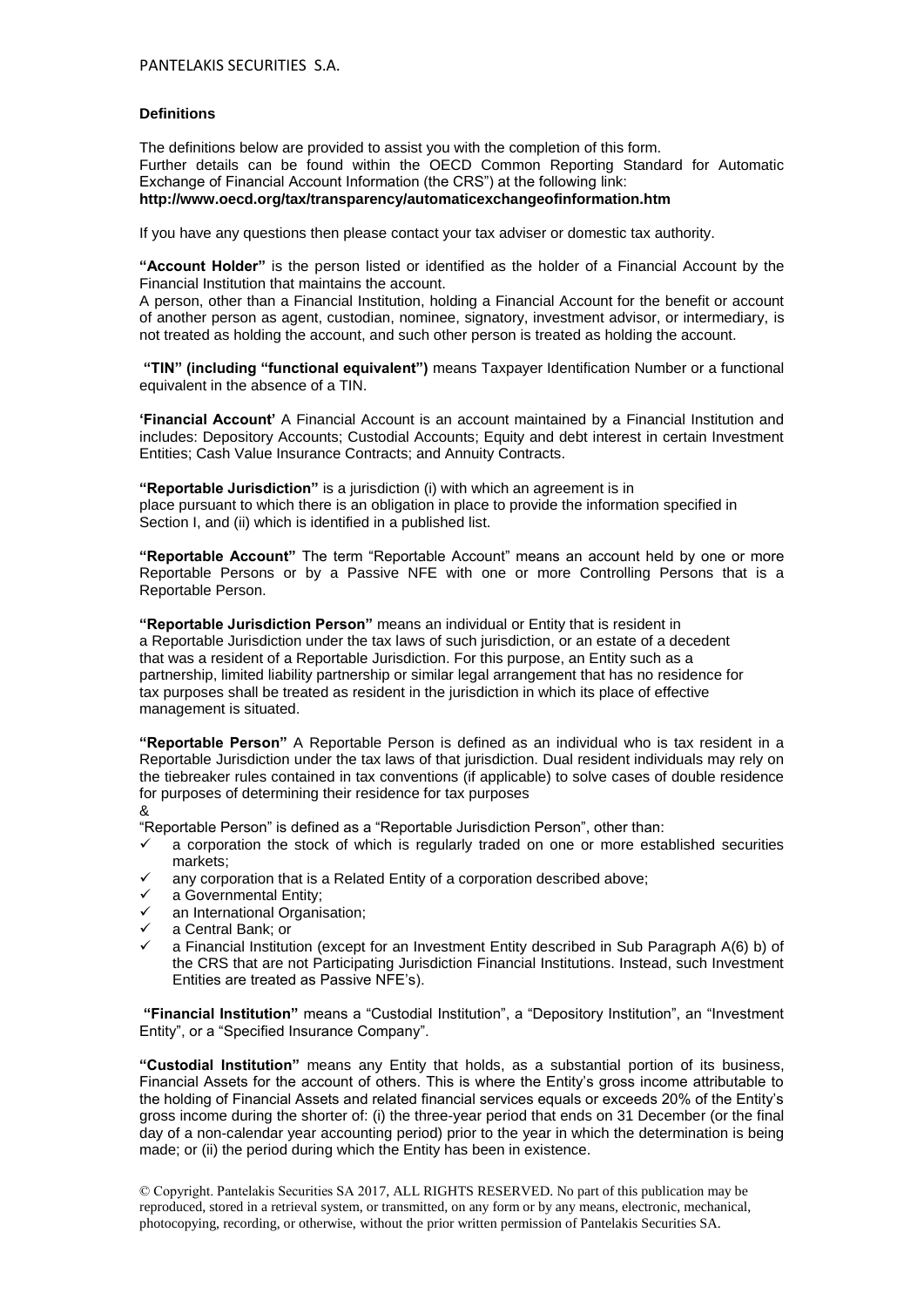**"Depository Institution"** means any Entity that accepts deposits in the ordinary course of a banking or similar business.

## **"Investment Entity"** means any Entity:

**(i)** That primarily conducts as a business one or more of the following activities or operations for or on behalf of a customer:

• Trading in money market instruments (cheques, bills, certificates of deposit, derivatives, etc.); foreign exchange; exchange, interest rate and index instruments; transferable securities; or commodity futures trading;

• Individual and collective portfolio management; or

• Otherwise investing, administering, or managing Financial Assets or money on behalf of other persons.

Such activities or operations do not include rendering non-binding investment advice to a customer.

**(ii)** the gross income of which is primarily attributable to investing, reinvesting, or trading in Financial Assets where the Entity is managed by another Entity that is a Depository Institution, a Custodial Institution, a Specified Insurance Company, or the first type of Investment Entity.

## **"Investment Entity located in a Non-Participating Jurisdiction and managed by another Financial Institution"**

The term "Investment Entity located in a Non-Participating Jurisdiction and managed by another Financial Institution" means any Entity the gross income of which is primarily attributable to investing, reinvesting, or trading in Financial Assets if the Entity is (i) managed by a Financial Institution and (ii) not a Participating Jurisdiction Financial Institution.

**"Specified Insurance Company"** means any Entity that is an insurance company (or the holding company of an insurance company) that issues, or is obligated to make payments with respect to, a Cash Value Insurance Contract or an Annuity Contract.

**"Participating Jurisdiction"** A "Participating Jurisdiction" means a jurisdiction with which an agreement is in place pursuant to which it will provide the information set out in the CRS.

## **"Participating Jurisdiction Financial Institution"** means:

**(i)** any Financial Institution that is tax resident in a Participating Jurisdiction, but excludes any branch of that Financial Institution that is located outside of that jurisdiction, and

**(ii)** any branch of a Financial Institution that is not tax resident in a Participating Jurisdiction, if that branch is located in such Participating Jurisdiction.

**"NFE"** is any Entity that is not a Financial Institution.

**"Passive Income"** (Income that does not come from active participation in a business) generally includes:

- $\checkmark$  Dividends including income equivalent to dividends
- $\checkmark$  Interest including income equivalent to interest and certain returns from investments in insurance contracts
- $\checkmark$  Certain rents and rovalties other than those derived from an active trade or business
- $\checkmark$  Annuities
- $\checkmark$  Net gains from transactions, including forwards and similar transactions, relating to certain types of transactions in commodities.
- $\checkmark$  Certain foreign currency exchange gains
- $\checkmark$  Net income from notional principal contracts
- $\checkmark$  Amounts received under cash value insurance contracts or amounts earned by an insurance company in connection with its reserves for insurance and annuity contracts or
- $\checkmark$  Net gains from the sale of assets that give rise to certain of the above types of income

**"Active NFE"** An NFE is an Active NFE if it meets any of the criteria listed below. In summary, those criteria refer to:

**a)** less than 50% of the NFE's gross income for the preceding calendar year or other appropriate reporting period is passive income and less than 50% of the assets held by the NFE during the preceding calendar year or other appropriate reporting period are assets that produce or are held for the production of passive income;

© Copyright. Pantelakis Securities SA 2017, ALL RIGHTS RESERVED. No part of this publication may be reproduced, stored in a retrieval system, or transmitted, on any form or by any means, electronic, mechanical, photocopying, recording, or otherwise, without the prior written permission of Pantelakis Securities SA.